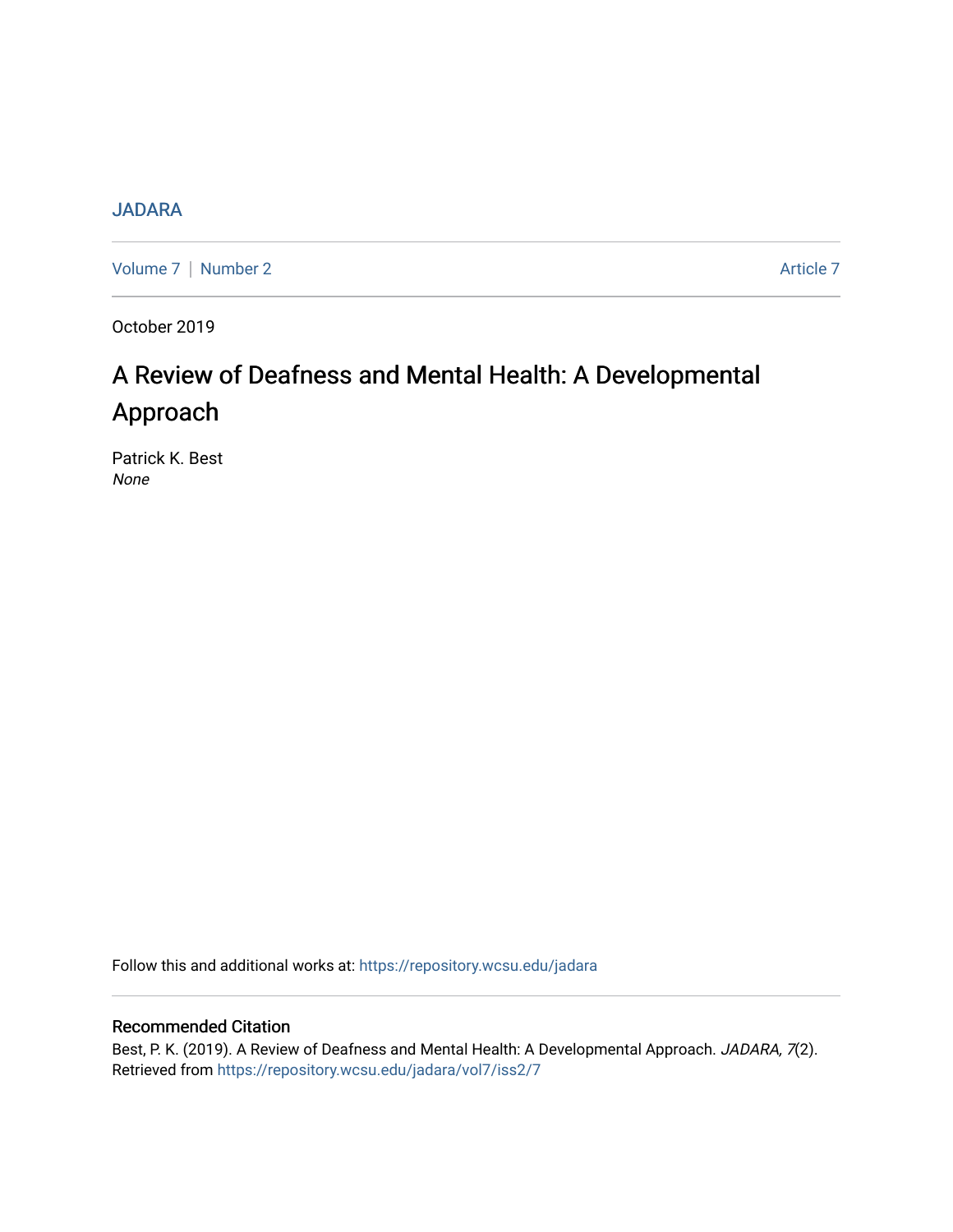# A REVIEW OF DEAFNESS AND MENTAL HEALTH: A DEVELOPMENTAL APPROACH

#### PATRICK K. BEST

Í

The introduction to this study focuses on the importance of communication for mental health. Many important theories on mental disorder are based on the fact that deep frustration occurs when an individual's felt need is not met for gratifying communication with significant others in his environment. Other broader theories rely heavily on the importance of interpersonal communications as a primary explanatory concept in general human development. Cognitive retardation and psy chological maladaption remain frequent among deaf children and adults. The core of these difficulties may be in the absence of gratifying reciprocal commimication within the family during the deaf child's early years.

The problem is serious: 1) the deaf student suffers from a three to four year lag in educational achievement compared with his hearing counterpart, 2) the average deaf adult reads at the fifth grade level or below, 3) only 12% of deaf adults achieve linguistic competence, 4) only 4% become proficient speechreaders or speakers.

It is suggested that the absence of early auditory stimulation, feedback and communication might be the source of many common problems among people who are deaf: emotional immaturity, ego-centricity, easy irritability, impulsiveness, suggestibility, lack of caring for others, lack of empathy, gross coercive dependency, and absence of thoughtful introspection.

This study does not intend to belabor the nature-nurture controversy, but rather examine plans for optimal adjustment throughout the life cycle. The authors encourage us to look at the early environment and make it

Mr, Best is Assistant Office Supervisor, Michigan Vocational Rehabilitation Services,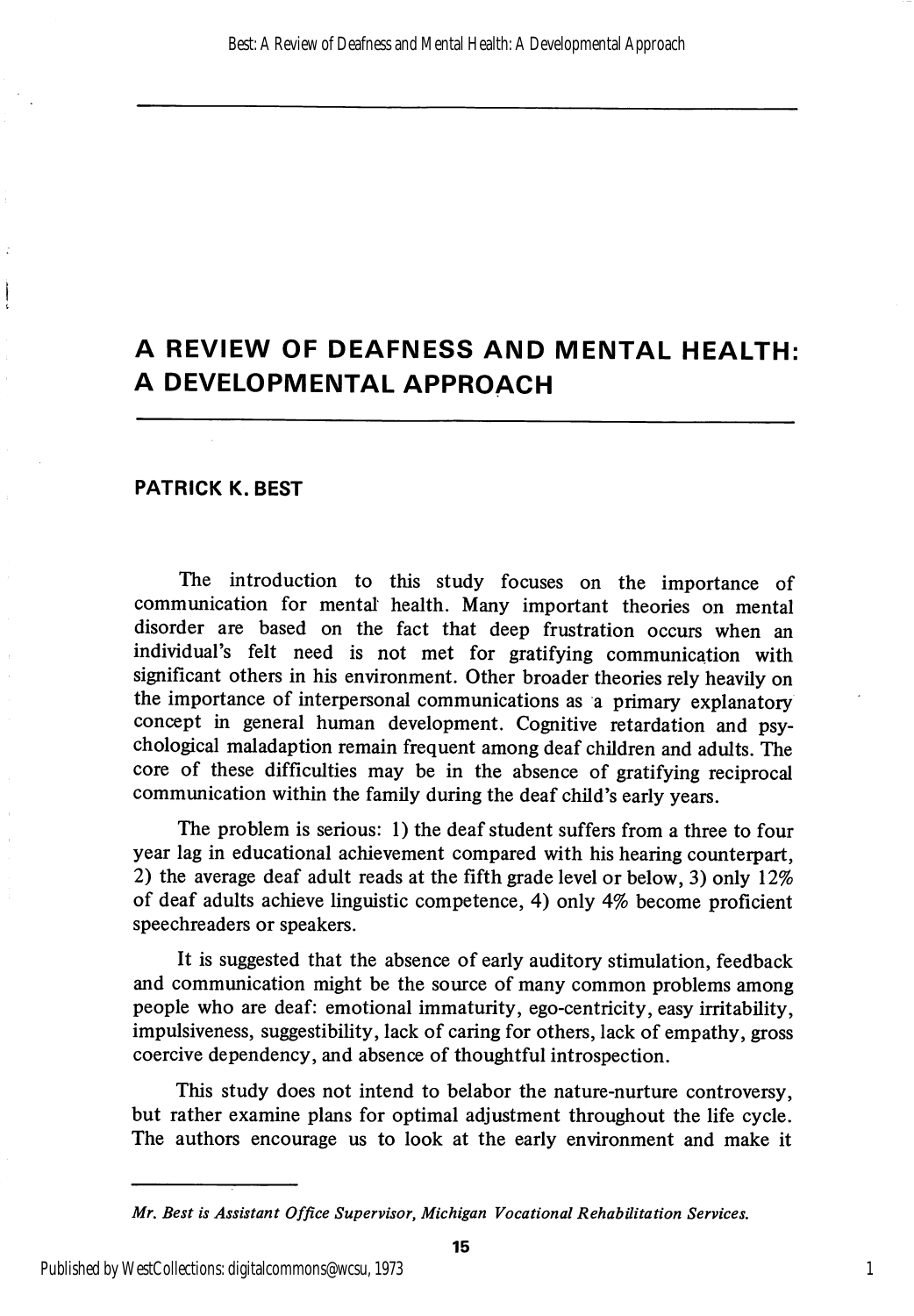optimally effective as a learning environment. The earliest years are also crucial from the standpoint of preventive mental health planning. Parents are often filled with anguish on the one hand, and inflated with hopes for the future on the other. The developmental problems of deafness differ at each age level and often hinge on communicative competence. The primary method of study, therefore, in this thesis is the developmental approach.

The ensuing chapters seek a unifying theory to explain the persistent discrepancy between the normal potential and the depressed achievement of the Deaf. Dr. Schlesinger states that she is seeking to understand the interaction between the environment and the deaf individual by building a developmental framework.

The L.P.N.I. Study is based on Erikson's epigenetic scheme. In this scheme the whole life cycle is divided into "the eight stages of Man." The human being goes through a sequence of critical phases in what is an integrated psycho-social developmental plan of nature. The successful solution of any crisis depends on its difficulty and the resources available.

## 1. Basic Trust vs. Mistrust: (Infancy)

The infant establishes a sense of trust in the world. The infant conveys the message, "I am what I am given." Piaget especially has emphasized the importance of the environment in early perceptual and cognitive experience.

The impact of deafness: The mother suffers guilt, sorrow, mourning, and anger which interfere with her warm relationship with the baby. Parents usually feel let down by the professionals at diagnostic time, and so they go shopping. Deaf parents are more accepting of the diagnosis. Some solutions to the problem at this stage are: sophisticated hearing aids and a greater variety of visual stimuli. Dr. Schlesinger concludes the discussion of this stage by stating that it is unclear how much the infant suffers. The parents certainly suffer and if their anxieties are not properly resolved, the child will accordingly suffer.

# 2. Autonomy vs. Shame and Doubt: (Early Childhood 18 months to 3 years)

The goal of this stage is to develop autonomy and separateness. The child conveys, "I am what I will." If a child isn't helped to be autonomous he will always require minute and stubborn control.

The impact of deafness: Words can be used as weapons in the battle for childhood autonomy. Words can be held or let go at will. A child can self-destructively win the word battle just as he can win the battle of the potty. Some mutism therefore is psychological. Deaf children show a delayed resolution of the autonomy crisis. Parents routinely do not let their children have the same independence as their hearing siblings. Speech seems to be the area of importance to most parents. The child may see the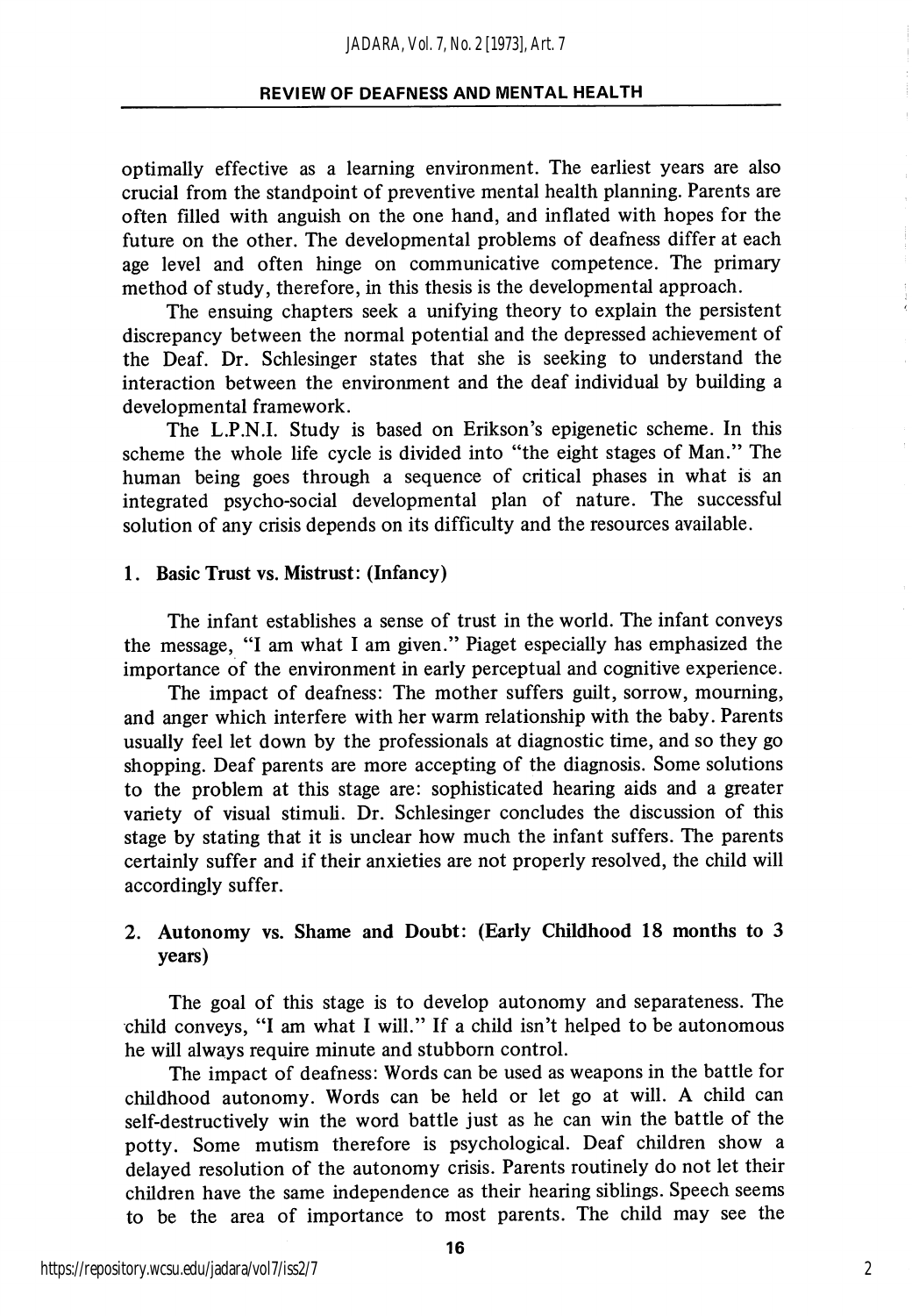insistence as punitive and react with rebellious mutism. Many deaf children go through this stage with negativism, because negativism is the only way he can bring about his independence. If he habitually loses these battles of independence, he becomes hostile.

# 3. Initiative vs. Guilt: (Childhood 3-6 years)

During this stage the child is saying, "I am what I can imagine." The child identifies with the plumber and the fireman, etc. Parents need to let the child pursue his locomotor quests. Parents teach their children by good example at this stage.

The impact of deafness: Deaf children are exuberant only in their actions. They are inhibited by numerous safety regulations. Schools for the deaf place a premium on immobility. Optimal teaching situations are hard to achieve. Deaf children are deprived of contact with successful deaf adults.

# 4. Industry vs. Inferiority: (6-11 years)

The child is saying, "I am what I can learn." His basic task is to develop a sense of industry with an accompanying sense of mastery.

The impact of deafness: Society is not usually kind to its "exceptional" members. There is still, for example, pervasive disapproval of one of the most potentially useful coping mechanisms of deafness — the American sign language. Deafness, more than other disabilities, frightens the uninitiated into a "shock  $-$  withdrawal  $-$  paralysis" reaction on their first exposure. Teachers of the deaf have a sense of provincialism and despair about them which reinforces underachievement in deaf students. No tests of verbal competency have been given in the language of signs, even though this is the language spoken by 80% of deaf adults.

# 5. Identity vs. Identity Diffusion: (Adolescence)

Adolescence brings with it problems of emancipation, independence, personal and social purpose. Adolescents who have successfully resolved previous crises of trust, will, imagination, and competency are prepared for the encounter with adolescence. Parents who have resolved their own crises of generativity and care are best prepared for meeting problems of adolescence with flexibility.

The impact of deafness: The typical deaf adolescent approaches the crisis with a delayed resolution of the previous crises. Society idolizes a normalcy he cannot achieve instead of cultivating his unique areas of competency. Many parents are no longer able to deny the encompassing effects of deafness on some of their cherished goals. Some adolescents solve the identity crisis by entering "the deaf world" and excluding, temporarily, "the hearing world." Those who do the opposite, and try to "pass" for a hearing person, often suffer pathological consequences.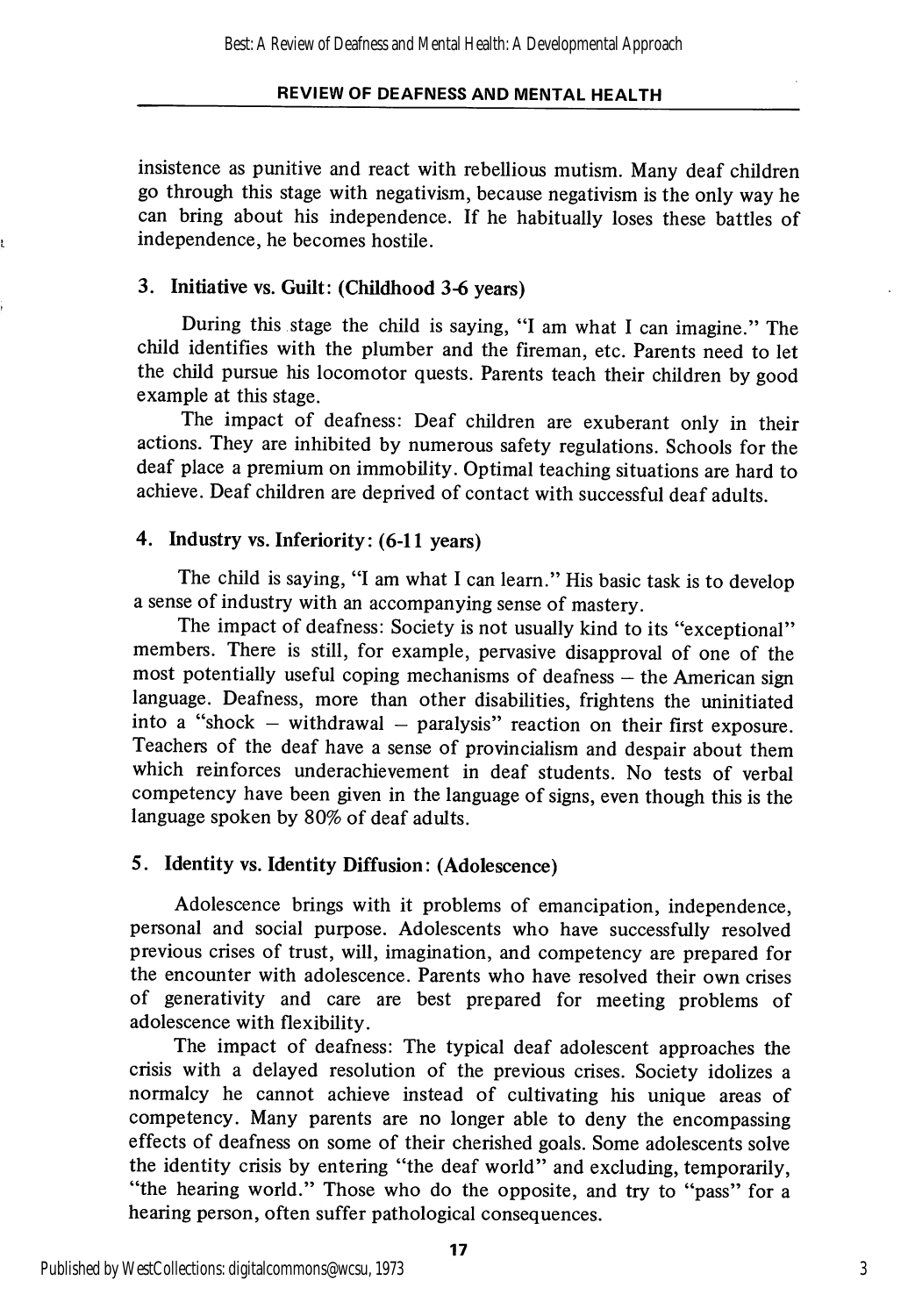#### 6. Intimacy vs. Isolation: (Young Adulthood)

The successful resolution of the problems of love and work entails a successful resolution of the identity crisis of adolescence. Those who are not sure of their identity dare not commit themselves to work and personal intimacy for fear of being submerged by institutions and for fear of losing their fragile sense of self.

The impact of deafness: Many young deaf adults give evidence of identity diffusion. In this period they become separated from the protective settings of school. They find the world quite different. Many have not achieved internalized controls and motivations. Often there is regression to impulsivity and dependency. If maturity has not been achieved, intimacy will be replaced by isolation or frantic, superficial relationships. Work may take the form of frequent change of jobs, or be replaced by total avoidance and consequent non-gratification. Work paralysis (a deep sense of inadequacy) often sets in.

# 7. Generativity vs. Stagnation: (Parenthood)

There is a direct relationship between receiving early adequate mothering and being able later in life to become an adequate mother.

The impact of deafness: Individuals who still demand coercive gratification of their own needs will have difficulty in receiving a child in trust and postponing their own narcissistic needs. Some immature deaf parents have felt so incompetent in the task of child-rearing that they have entrusted the care of their infants to others. Dr. Rainer and his associates at New York Psychiatric Institute find that deaf parents do better with their deaf than with their hearing children. Many deaf parents use their hearing children as messengers with the hearing world.

#### 8. Integrity vs. Despair: (Old Age)

The ability to remain productive, or to accept decreased productivity, enables the old to view their own life cycle benevolently.

The impact of deafness: Dr. Schlesinger admits "we simply do not know the effect that deafness has on the crisis of old age." She postulates that the impact could be devastating or it could be relatively easy since the deaf person has been equipped for this adjustment by a life of deprivation.

Since there has been little research on the incidence of mental health problems among the deaf. Dr. Meadow undertook such a study at the California School for the Deaf (Berkeley). Dr. Rainer and his associates at N.Y.P.I. in 1963 had found that there was no higher incidence of schizophrenia among the deaf then the hearing. However, their "problems of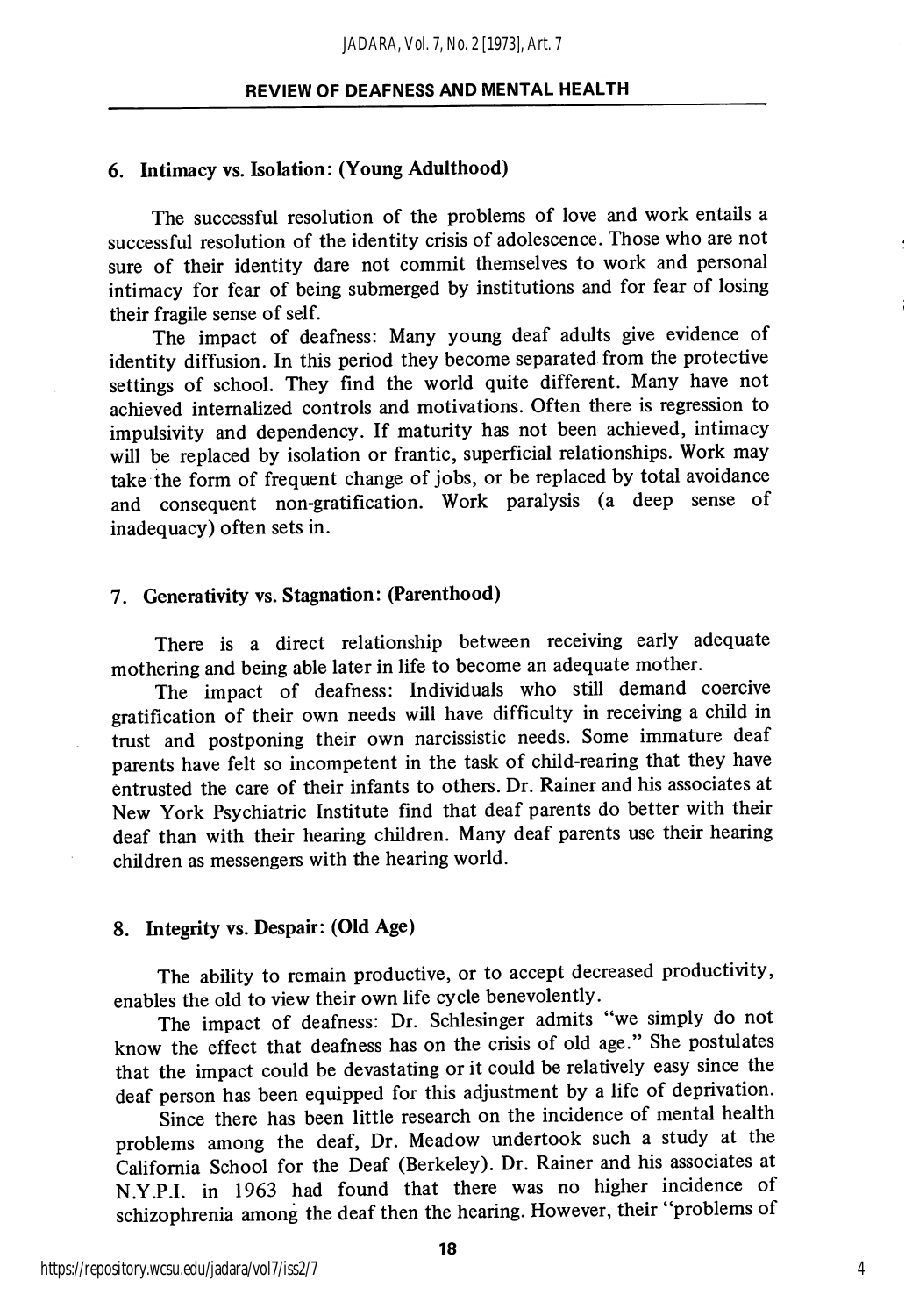living" were higher.

Dr. Meadow's survey of teachers and counselors at the California School for the Deaf showed that 11.6% of the students suffered severe emotional disturbance and 19.6% had serious behavior problems. She compared this with a study of hearing students in the Los Angeles public schools where it was found that 2.4% had severe emotional disturbances and 7.3% had serious behavior problems.

Some of the significant findings are as follows:

- 1) the diagnoses of teachers and psychiatrist usually agree;
- 2) one-half of the emotionally disturbed children came from non-intact families;
- 3) a large proportion of the disturbed children came from small families;
- 4) 61% of the disturbed children had I.Q.'s below 100;
- 5) 55% of the disturbed children had unknown etiologies;
- 6) girls comprised 55% of the E.D. group. Measurements of extreme passive behavior were used as well as measurement of aggressive behavior. This method revised certain previous theses that boys outnumbered girls in emotionally disturbed classifications.

The report of their clinical experiences emphasizes that mental health intervention among the deaf must have a preventive orientation. Three stages of prevention are noted:

- 1) primary prevention counteracting harmful circumstances before they have had a chance to produce illness;
- 2) secondary prevention working with patients with incipient or mild disorders;
- 3) tertiary prevention rehabilitating those with psychiatric dis orders.

During the four years of the study, 215 patients were identified; 28% of these were found to be seriously disturbed. During the early years of the project 40% of the patients were adults (21 and older). In the last year, 75% were under 21. The change occurred largely because the staff found they had much greater success with the under 21 group and consequently became selective at intake.

The procedures followed were: referral, intake, diagnostic study, brief or long term therapy (more than six months), collaboration and case consultation.

25% of the cases were treated by consultation with other agencies. Consultation was received only at the diagnostic stage and included: clinical testing, speech and language evaluation, educational and medical evaluation. The service team used no hard and fast eligibility criteria, other than "how and who can we serve?" The policy was to consider any and all referrals and to render in each case an appropriate professional decision.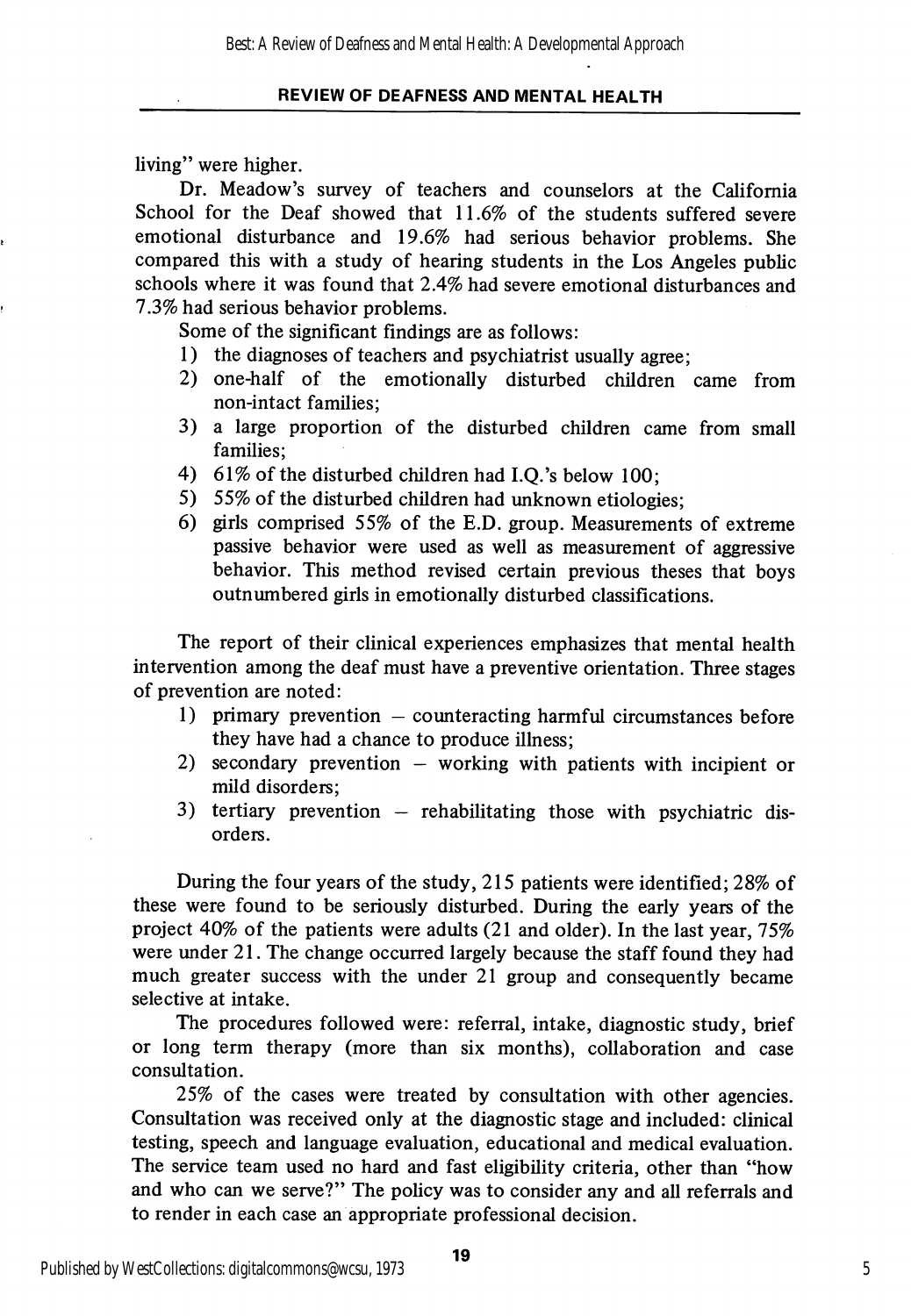Sign language was employed by the therapist when appropriate. Interestingly it was not the use of sign language but the accepting attitude toward it that facilitated successful therapy.

A distribution of the caseload was given by APA diagnostic categories,

| psychoses             | 19% |
|-----------------------|-----|
| neuroses              | 4%  |
| personality disorders | 15% |
| special symptoms      | 2%  |
| transient situational | 16% |
| behavioral disorders  | 27% |
| social maladjustment  | 4%  |
| mental retardation    | 7%  |

It was not felt, however, that diagnostic labels said very much about the practical therapeutic problems that were encountered and the ways in which the therapists dealt with them. Therefore, case examples were given using each of Erickson's eight stages of man to illustrate the major types of problems treated. For example, the case of Ruth, a young deaf adult was explained within the framework of "intimacy vs. isolation." She showed a very immature conscience. As a job applicant she was asked to fill out a personnel form. She deluded herself into thinking that a youthful indiscretion gave her a "criminal record," and so she withdrew from the task of looking for a job. The therapist set about bolstering up her confidence by empathetic listening, suggesting insights to explain her behavior, suggesting practical steps, and accompanying her at job interviews.

The clinic team defined success as: "forward movement in terms of behavioral change and/or situational change that reduced the presenting problems." With such criteria, the treatment outcome was successful in 82% of the cases of those under 21, and 57% of the cases of those over 21. The prognosis was found to be correct in 97% of the cases.

In a discussion of the preventive aspects of community psychiatry. Dr. Schlesinger maintains that mental health professionals are not the prime promoters of mental health. They can only provide corrective experiences to the individuals who have lacked them. She found that her most useful contribution to the community was as a consultant.

Consultation with teachers at the California School for the Deaf at Berkeley involved helping them out of their provincialism and despair of achievement. Teachers and counselors were encouraged to bring their feelings on manualism vs. oralism out in the open. The result was mutual respect and not polarization. It was observed that there are good results when parents and teachers are emotionally close.

Consultation with teachers and parents in a city school system for the deaf was related to helping solve discipline problems and distinguishing between acceptable and unacceptable aggressive behavior. Professionals in other agencies also sought the expertise of the L.P.N.I. team. Dr. Schlesinger found that "the shock  $-$  withdrawal  $-$  paralysis" results from professionals

6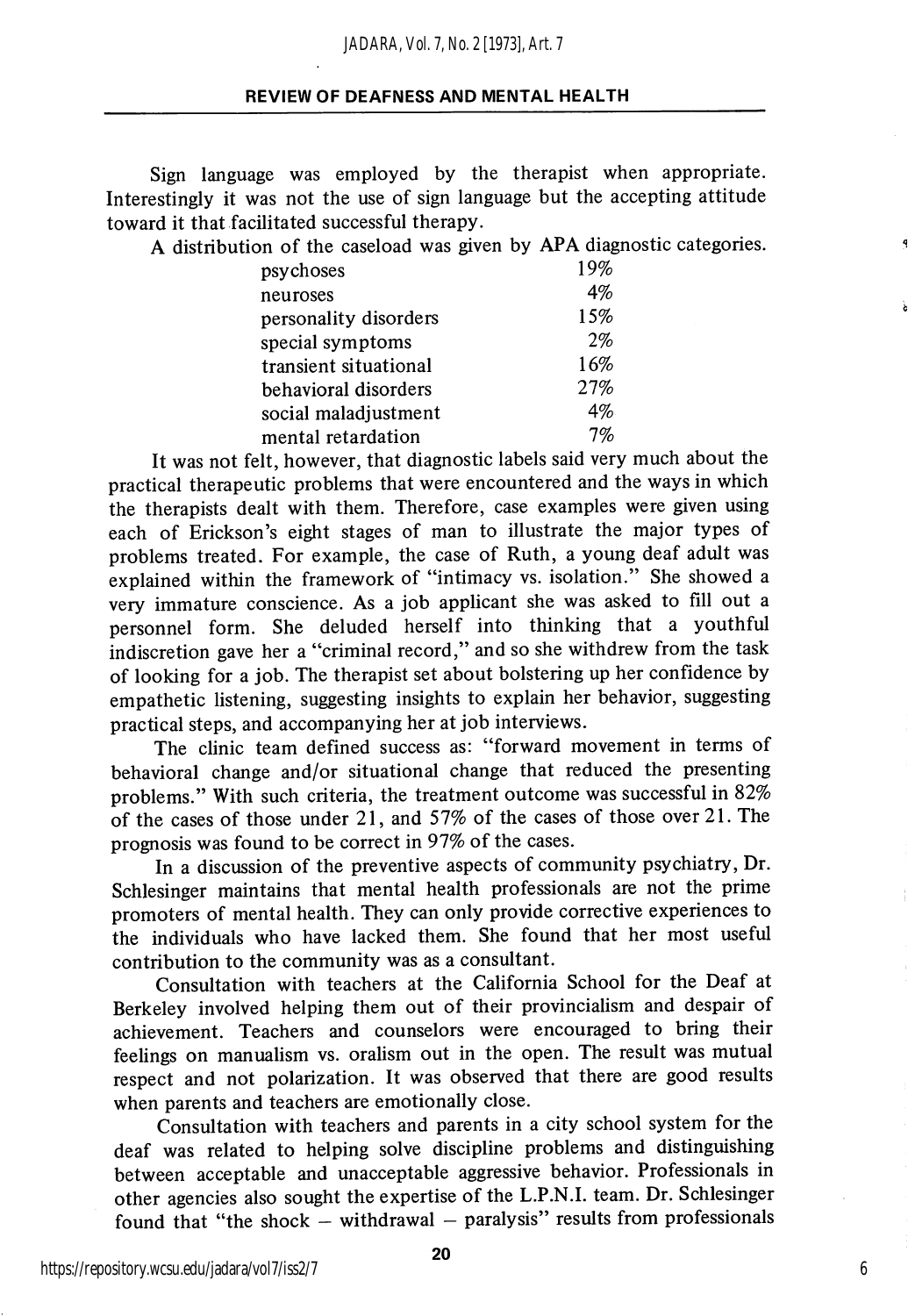being more concerned about not being understood than not understanding. In the process of bringing some light to the oral-manual controversy, Dr. Schlesinger developed the following criteria: "Sign language is generally helpful in the development of deaf children when it is used with positive affect, without conflict, is accompanied by speech and auditory training, and is used before a feeling of communicative impotence occurs between mother and child."

One of the chapters examined the differences between deaf children in day schools and those in residential schools. It was found that deaf children of deaf parents had a better self-image than deaf children of hearing parents regardless of the type of school — day or residential. Regarding social and personal adjustment, it was found that maturity, responsibility and independence decline as the level of family stability declines. Day school children are more influenced by family climate. Many residential school placements were due solely to the parents' inability to cope. Lack of sex role identity is not caused by factors inherent in residential school living, but by lack of a parent model. The knowledge of manual communication did not impede the acquisition of spoken English. The child with the greatest school achievement is the deaf child of hearing parents who studies in a day school by means of the total communication method.

In a very significant chapter dealing with the development of communicative competence, it was found that the young deaf child's social and personal adjustment are positively related to his communicative competence. Also relating to communicative competence are: parents' communicative skills, self-esteem, flexibility, warmth, creativity, relaxed manner, enjoyment of child, and approval of child.

Regarding the effects of communication deficit on early childhood socialization, mothers with hearing children were found to be more permissive, creative, flexible, approving, non-intrusive, and non-didactic. Mothers of deaf and hearing children appear to be the same regarding their effectiveness in achieving the child's cooperation, relaxed comfortable manner, use of body language, and enjoyment of interaction with the child.

Clausen has stated; "It is the parents task to provide the physical nurturance for the child; it is the child's task to accept it." Dr. Schlesinger concludes: "The nature of deafness, because of the effect on the parent-child communication, is the physical handicap with the most far reaching influence on both the child's development and the parents' socialization behavior."

Another important conclusion is that "there are more significant differences between the mothers than between the children."

Dr. Schlesinger offered studies and personal observations to show that manual communication would enhance the growth of the deaf child to mature adulthood. Studies of deafness, neurology, ethnocentrism and bilingualism, cultural disadvantagedness, and psychiatry were used to support her thesis. Some interesting observations were: deaf children of deaf